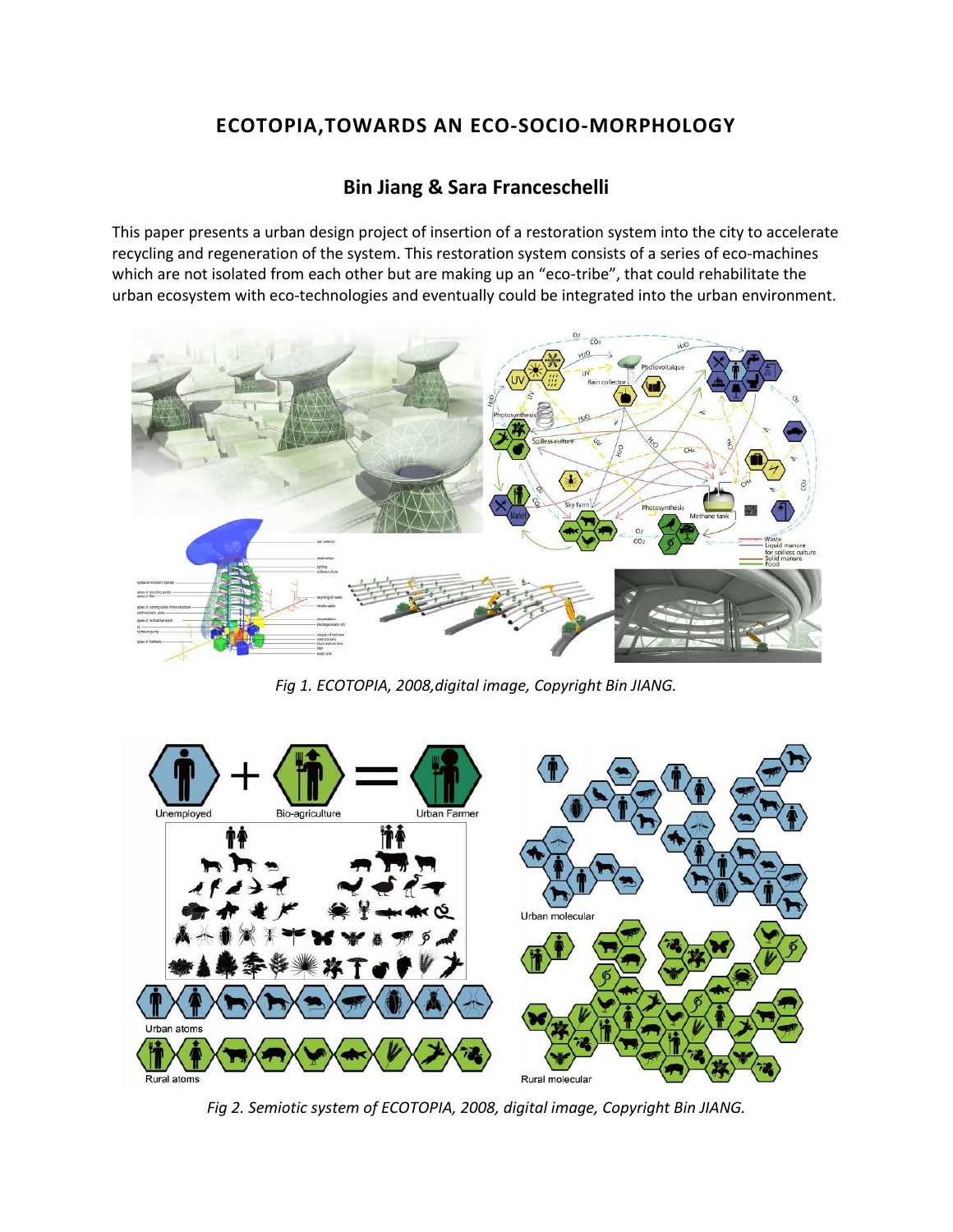

*Fig 3. Implant ecomachines to change the eco-socio-morphology, 2011, Copyright Bin JIANG.*

Today the ecosystem is suffering serious damages, due to the unbalanced state provoked by human intervention. This is the starting assumption of this paper.

We are first going to illustrate the ECOTOPIA project proposed by Bin JIANG in 2008. [1] The idea of this project is to insert a restoration system of eco-technologies in the interior of the city, where the living environment is deteriorating, in an attempt to accelerate the system's recycling and regeneration. This restoration system has been proposed together with a semiotic system, interpreting the relationship of various representative organisms in the urban, rural and wild environment. We will present the functions and the advantages that such a system should possess.

Secondly, in order to question and develop this proposition, we are going to formulate the working-hypothesis that the restoration system could be seen as a network of dynamical perturbations injected at a certain scale into the city, intervention that could modify the ecosystem of the city as a whole. We will develop this idea on the basis of a structural – although dynamical - interpretation of the metaphor of landscape, coming from theoretical biology. Without taking into account the semantic connotations that could be associated to this metaphor, in the context of theoretical biology. We consider looking at the initial ECOTOPIA project, structural and morphological properties of landscapes.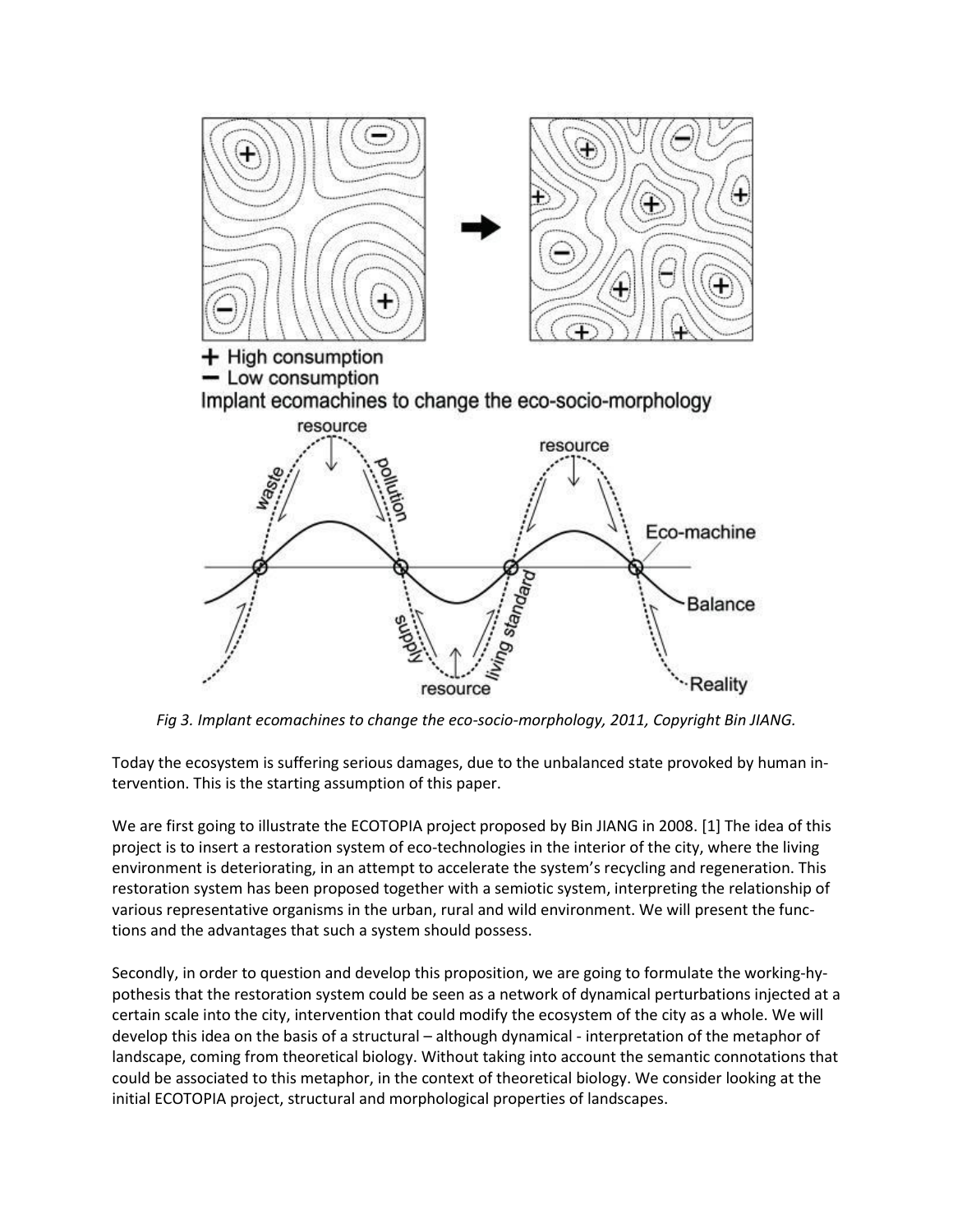The Gaia hypothesis, [2] a theory announced by James Lovelock in 1969, but also exposed by Johannes Kepler in the 17th century, alleged that living organisms on our planet worked according to certain selfrecycling rules which can satisfy their own needs within a gigantic organism called Gaia (named after Gaia, Greek goddess of the Earth). Two centuries later in 1924, this theory got backed by the concept of "biosphere" [3] raised by Viadimir Vernadsky who had also realized for the first time the undeniable connection between deforestation and climate.

The natural ecosystem possesses certain self-restoration abilities and this kind of restoration needs a certain period of time. The traditional agricultural production is based on cycle of nature and natural resource processing, which is a mode of production conforming to the nature's rules. On the contrary, we have entered into the industrial era which is developing at fast pace. Under such circumstances, the pressing production cycle does not allow the necessary duration for the nature to restore itself, which means that the producing capacity of the industrial society has gone far beyond what the nature can bear. In the long run, the serious ecosystem imbalance is inevitable.

The industrial production can devour natural resources of huge volumes in a short period of time and furthermore, it can change chemical structures or biological genetic structures of natural materials. As a result, the nature is also overwhelmed to achieve the self-restoration in time. Though some damages are irreversible, at least during one generation, the project of inserting urban ecosystem into the global natural ecosystem as a part of industries, could make a change. The industrial society and the environmental pollution actually coexists with each other inseparably. Without any doubt, the problem of pollution arises along with the rapid development of industry.

The ECOTOPIA projet intends to insert a restoration system into the high density city. The leading idea of this project is that the eco-architectures forming the restoration system should be curative, intervening as living machines. They should be inserted into cities and be interdependent with each other, in order to develop sustainably, as in a transplant of new artificial organs to a withering ill body. [fig1]

The idea is to bring the eco-agriculture into the city as a treatment measure, in another words, to insert the eco-agricultural system into the urban ecosystem as a restoration therapy in order to cure the industrial society by the agricultural production.

This restoration system consists of a series of eco-machines which are not isolated from each other but are making up an "eco-tribe". This could rehabilitate the urban ecosystem with eco-technologies and eventually could be integrated into the urban environment. The organized restoration system is a breakthrough from the existing patterns of the community, simulating the operation of natural ecosystems, will be inserted into the wrecked urban ecosystem and connect all communities to take effect in the range of the whole city. With self- reproduction and duplication, the system could constantly grow and evolve along with the city's development and technology innovations.

Le Corbusier said: "The architecture bears living organisms.They present to the space, the light, ramify themselves and extend as a tree or a plant.The freedom is researched around each part." [4] My design concept for the eco-architectures is derived from the sea anemone structure. The unit of the system is a kind of recycling tree tower, called "Sky farm", which seems like a stretching sea anemone facing towards the sun. It will be inserted into the existing communities. In the high density city, it is difficult to find much available ground space; therefore, I choose to develop the agricultural cultivation in the vertical space. Each tower, at a certain distance from others, is connected by an overpass in the sky which exchanges energy and materials. Several tree towers form an Eco-tribe whose unit is community. In this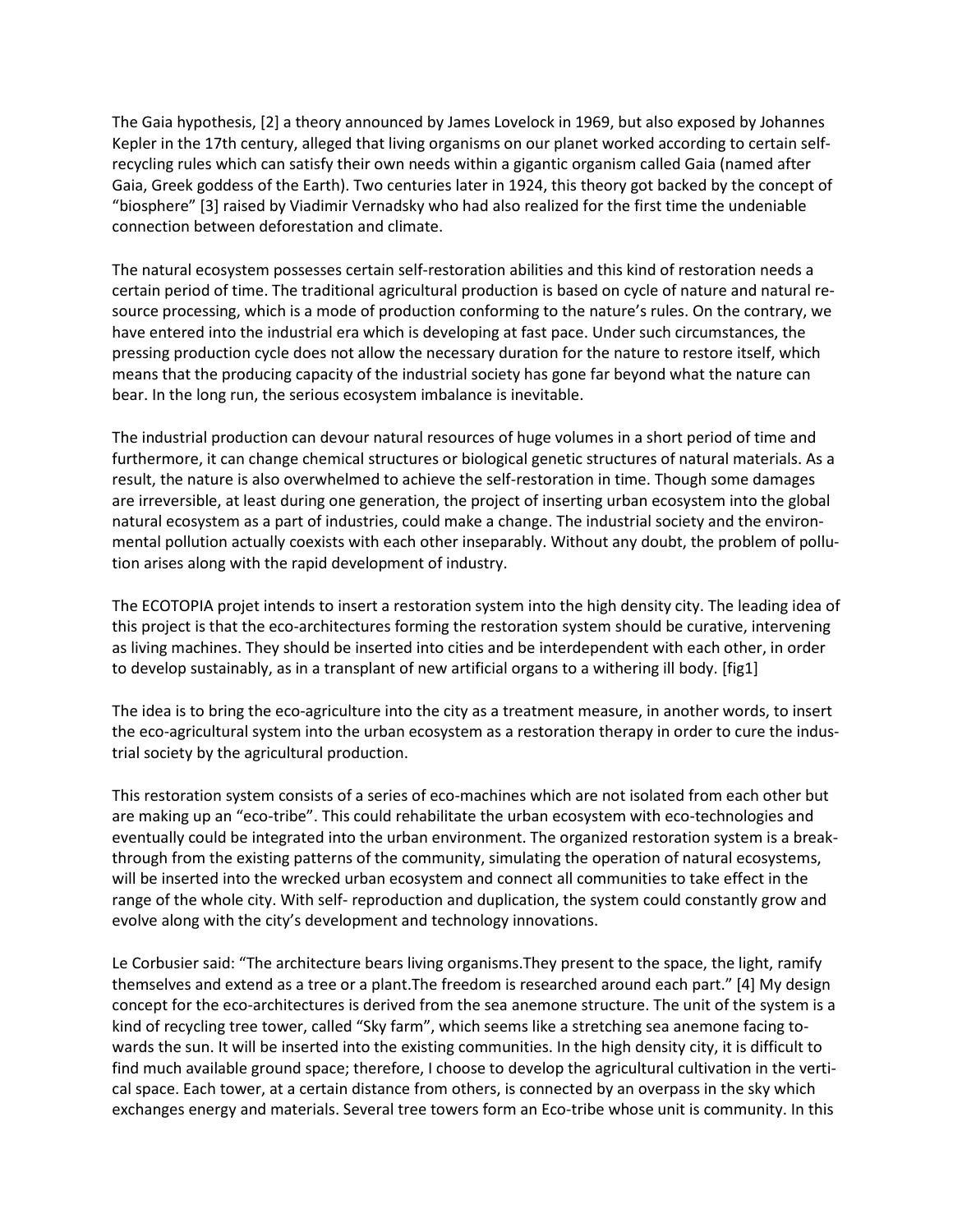way, these implanted eco-agricultural machines not only could resolve many environmental problems such as reducing the emission of CO2 and other harmful gases, eliminating organic waste, supplying clean water sources and energy, but could also satisfy food demand of community residents directly. As a result, these eco-tribes and local communities could make up a brand new harmonious and efficient eco-community without pollution.

A semiotic system interpret the relationship and composition of various representative organisms in the urban, rural and wild environment, is introduced. In order to present this semiotic system, some definitions will be useful. [fig2]

Natural Ecosystem: The biosphere is a kind of global self-sustained ecosystem. It integrates all the living organisms through various biological chains and classifies them into 3 categories: the lithosphere, the hydrosphere and the atmosphere. All of nature's movements alter the appearance of our planet by ceaseless circulation and recombination of elements.

Urban Ecosystem: The human activities have been changing the earth's appearance. Cities have come into being along with the concentration of population. In the same way, other living beings in cities have gradually altered themselves to adapt to the urban living environment. The urban ecosystem exists as an artificial link in the whole natural ecosystem and has the great impact on the latter one.

Rural Ecosystem: The rural area is a buffer zone between the natural and the urban ecosystems.

In the semiotic system introduced together with our eco-architectures, different organisms are symbolized by a representative atom. In the urban environment, residents, domestic animals and other smaller parasites relate with each other, building up an urban molecular chain. These chains combine together, engendering more complicated and gigantic compounds among which the biggest one is the social system. As for in rural environment, peasant is the basic atom, along with farm animals and agricultural plants, composing the rural molecular chains and their compounds. While in the wild natural environment, the basic unit is trees, which constitute the natural ecosystem with other wild animals, plants and insects.

On the basis of this semiotic system, some more general 'equations' can be imagined, that should define and produce the constitution of the Eco-city:

- Architect = Organizer of the production
- Architecture + Eco-technique = Eco-machine
- (Eco-machine + Bio-agriculture + Urban farmer) x n = Eco-tribe
- Eco-tribe + Existing Community = Eco-community
- Eco-community x n + Eco-system = Eco-city

The constitution of the Eco-city should perform the following functions:

- 1. Developing the urban eco-agriculture and restoring the urban ecosystem .
- 2. Initiating the system operation with the solar power in the early stage, and then maintaining the system and the supply for communities by bioelectricity: first, recycling sewage and organic waste produced from daily life and agricultural production; using the waste liquid from the methane reactor as the nutrition of soilless cultivation and livestock feed, while the waste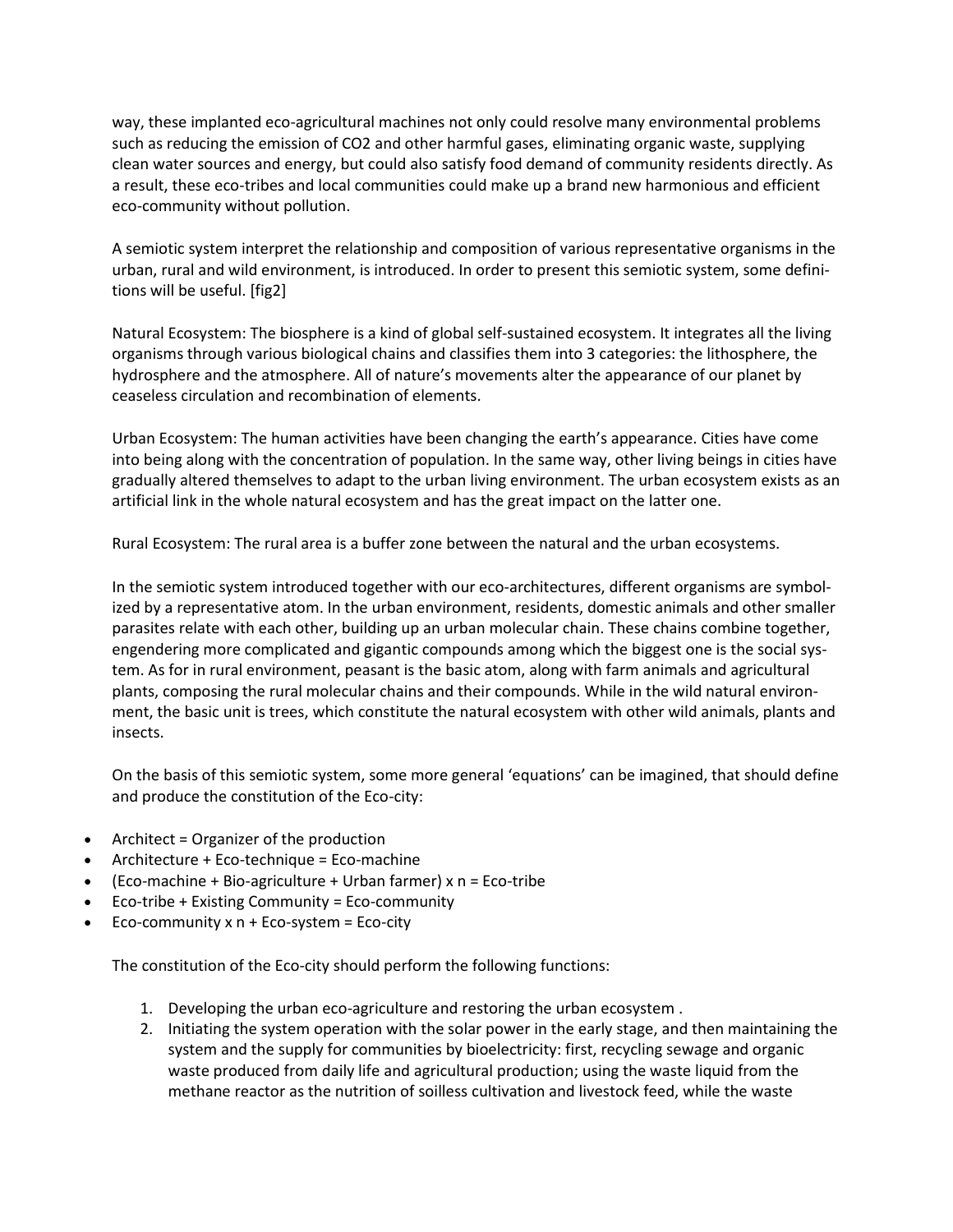residues as fertilizer of public green space; generating electricity with the clean methane to meet the needs of household fuel gas, public illumination, power supply for the electricity bus and so on.

- 3. Sky farm: introducing the bio-agriculture, soilless cultivation, livestock breeding in a vertical space, perfecting the urban biological chain and supplying predominant food.
- 4. Lighting of the farm: the loop bracket of soilless cultivation turns around driven by electricity, like a revolving restaurant, in order to let all crops receive light evenly by adjusting the way of revolving and its speed according to seasons and time.
- 5. Tree towers with water line in them constitute a group of fire control towers in the high-density community, ready to alarm and fire-fight any time; possible to spray water directly from the tower to the house on fire or draw the fire-fighting lance to put out the fire.

The fact of transplanting countrysides in the city should provoke a restructuration of the society frame. The eco-community alters the former concepts of community, unifying the traditionally separated communities and promoting the trans-community exchanges. In addition, insertion of the ecoagriculture into the city will result in a new social type called "Urban farmer". Thanks to the leverage effect of eco-technologies, fewer farmers could provide more products, compared to the traditional agricultural production. Furthermore, the urban farmer also shoulders the responsibility of maintaining the virtuous circle of urban ecosystem.

On the other hand, the popularization of urban eco-agriculture, as a vivid textbook, would facilitate those who grow up in the city to approach the nature and comprehend the movement of natural ecosystem, thus make them realize the importance of protecting the nature and restoring the urban ecosystem to intensify their sense of belonging to the nature.

How do these desiderata can be realized? Are these 'equations' producing the emergence of new, balanced, equilibria? We think that the design of such an eco-city should comprise an analysis of the balances of the different, unstable equilibria in town. How to we switch from the point of view of the designed objects and their functionalities (expressed by the 'equations') to the point of view of the resulting equilibria in town? We follow here a line that takes into account some aspects of the figure of landscapes in theoretical biology, discussed in the framework of the Dynlan-Dynamic Landscapes research program. [5] In our research program, we are interested in the structural, although dynamic properties of landscapes. Thus, even whether we refer to images coming from the history and the theory of contemporary biology, we do not consider the semantic connotation of these figures in their original contexts. We consider them as structural dynamic images that can help in asking questions and setting scenarios. We are encouraged on this way by the structural and holistic attitude that moved Conrad Hal Waddington in the introduction and heuristic use of his image of epigenetic landscape. [6] For example, Waddington could introduce the notion of genetic assimilation on the basis of both of his experimental work and of the potentialities of landscapes images. Of course, even in our case, this work of abstraction is a first step of the research, and should be accompanied by empirical, situated, studies.

With the help of the hilly surfaces of landscape images, we want to move our discussion from the plan of the project ECOTOPIA in the actual space of the designed objects, the space of the city, to the plan in which the different equilibria. In order to grasp this second plan, we consider a metaphorical phase space. [fig3]

Could the global morphology of landscape, representing the global equilibria portrait, be affected by an external perturbation? How could one alter landscape equilibiria, especially if they define too important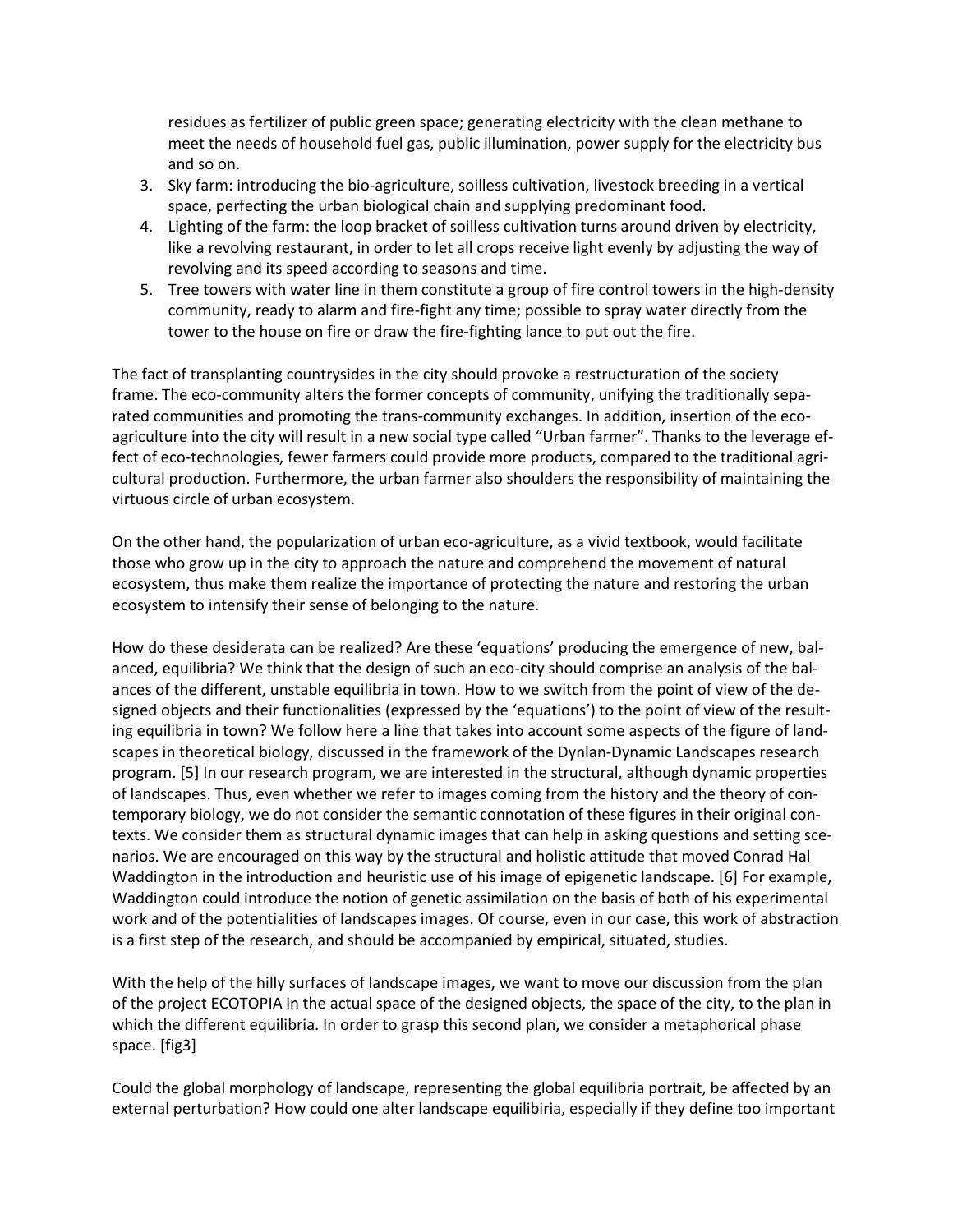discrepancies between different consumption regimes? The idea is that the introduction of eco-machines as perturbations could modify the socio-eco-morphology of the landscape.

Inspired by the well-known image of Sewall Wright landscape, [7] here the idea is that the hills of the landscape should represent picks of higher or lesser consumption, a quantity that is both a socio and ecological indicator. How external, cyclic, autonomous but interconnected interventions could modify the global form of the landscape?

We use the landscape metaphor, as a heuristic tool, a mental image to help in reasoning. We are trying and look for balance processes in phase space as an approach to conceive an urban system able to actually produce these equilibria. In order to come back to the empiric world, with this hypothesis and questions in mind, and to evaluate the pertinence and the fruitfulness of this approach, at this step of our research we are exploring the field of studies from the territorialist school, [8] to the field of sustainable change researchs for example Babalis. [9] But we are also interested in the approaches that look at the town as a complex system and propose mathematical models and simulations. [10]

Eco-socio morphodynamics produces a modification of the landscape profil. In conclusion, we assume that the post-industrial society would completely enter into a new era of intelligence in decades when green technologies would become prevalent and the eco-agriculture would accomplish totally automatic and efficient production. Furthermore, the urban eco-community would be duplicated and extended constantly to maintain the urban ecology and the natural balance. In particular, the whole ecosystem could come into the virtuous circle.

A structural use of the landscape metaphor, suggests that morphological and morphodynamical aspects of the echo-city could be studied in the phase space, as a global approach to equilibria and changes in equilibria. However, in order to cope with complexity of eco-social system, we think that moving from the traditional hilly surface representing a landscape, to more plastic, morphologically variable objects, could help our future reflection.